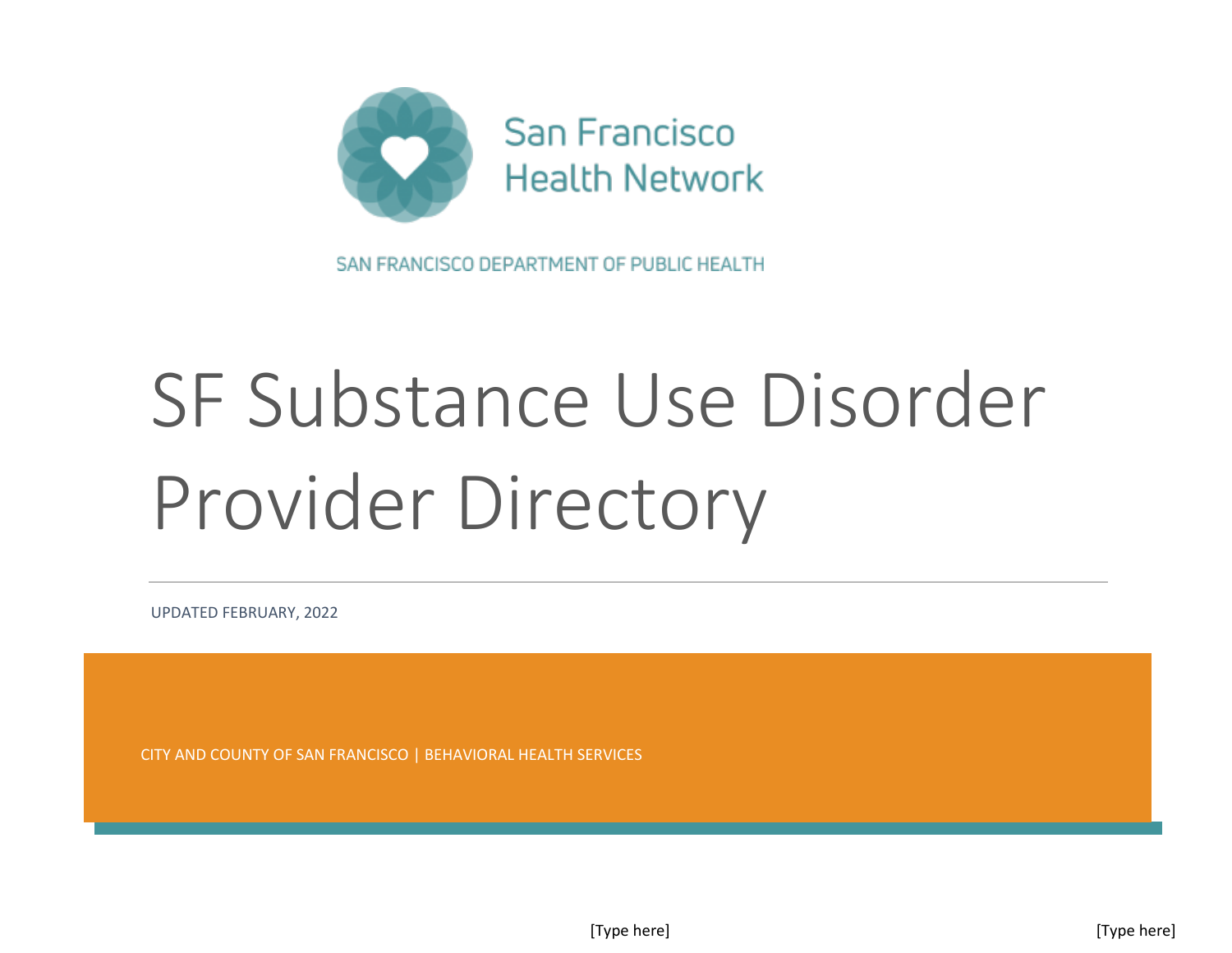## **LANGUAGE ASSISTANCE**

English ATTENTION: If you speak another language, language assistance services, free of charge, are available to you. Call 1-888-246-3333 / 1- 415-255-3737 (TDD: 1-888-4847200).

ATTENTION: Auxiliary aids and services, including but not limited to large print documents and alternative formats, are available to you free of charge upon request. Call 1-888-246-3333 / 1- 415-255-3737 (TDD: 1-888-4847200).

Español (Spanish) ATENCIÓN: Si habla español, tiene a su disposición servicios gratuitos de asistencia lingüística. Llame al 1-888-246-3333 / 1-415-255-3737 (TDD: 1-888-484-7200).

Tiếng Việt (Vietnamese) CHÚ Ý: Nếu bạn nói Tiếng Việt, có các dịch vụ hỗ trợ ngôn ngữ miễn phí dành cho bạn. Gọi số 1-888-246-3333 / 1-415-255-3737 (TDD: 1-888-484-7200).

Tagalog (Tagalog ̶ Filipino) PAUNAWA: Kung nagsasalita ka ng Tagalog, maaari kang gumamit ng mga serbisyo ng tulong sa wika nang walang bayad. Tumawag sa 1-888-246-3333 / 1-415-255-3737 (TDD: 1-888-484-7200).

한 국어 (Korean) 주의 : 한 국어를 사용하시는 경우 , 언어 지원 서비스를 무료로 이용하실 수 있습니다 . 1888-246-3333 / 1-415-255-3737 (TDD: 1-888- 484-7200) 만드다 다 다 다 다 다 다 다 .

繁體中文(Chinese) 注意:如果您使用繁體中文,您可以免費獲得語言援助服務。請致電 1-888-246-3333 / 1-415-255-3737 (TDD: 1-888-484-7200)。

Հայերեն (Armenian) ՈՒՇԱԴՐՈՒԹՅՈՒՆ՝ Եթե խոսում եք հայերեն, ապա ձեզ անվճար կարող են տրամադրվել լեզվական աջակցության ծառայություններ: Զանգահարեք 1-888-2463333 / 1-415-255-3737 (TDD: 1-888-484-7200).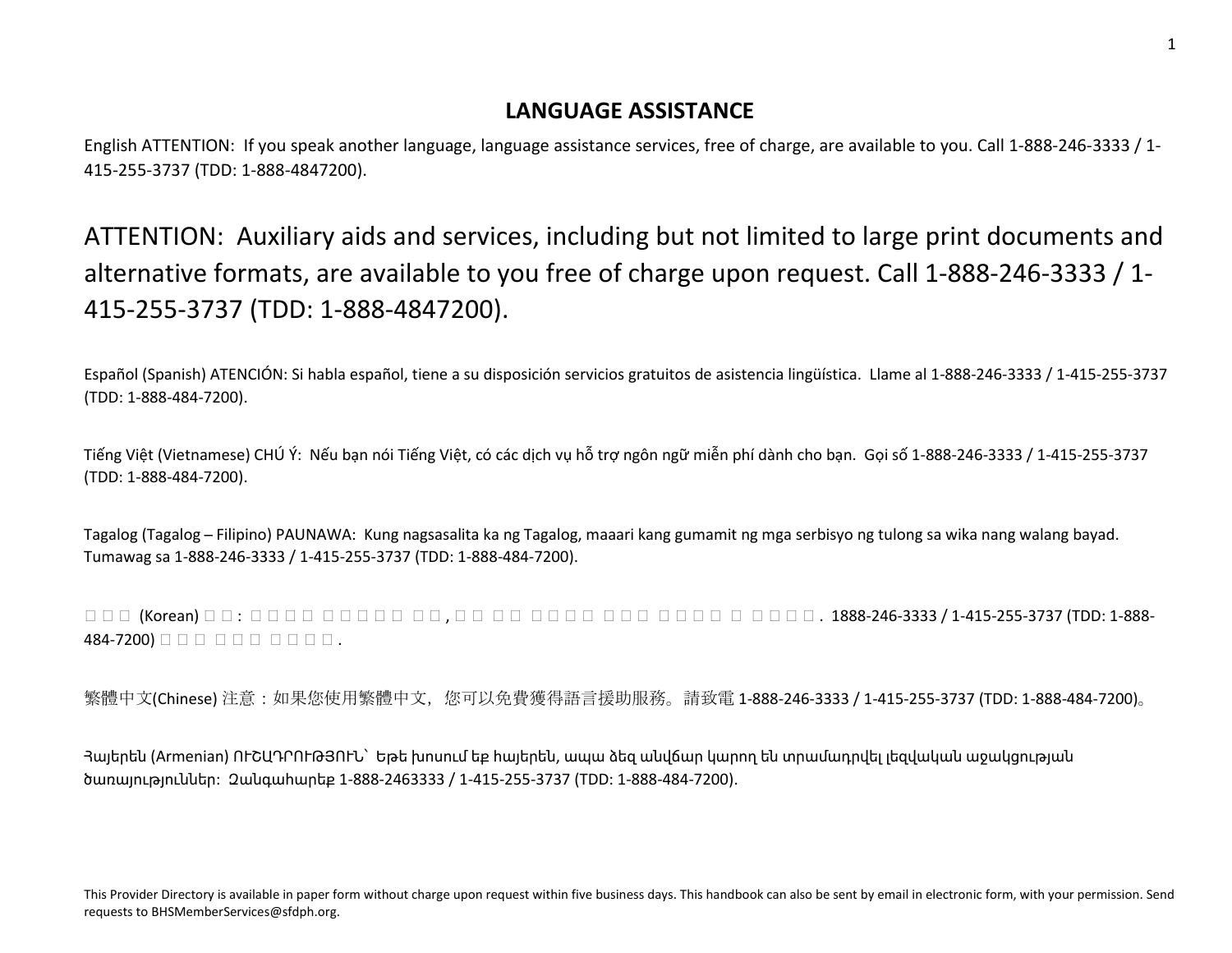Русский (Russian) ВНИМАНИЕ: Если вы говорите на русском языке, то вам доступны бесплатные услуги перевода. Звоните 1-888-246-3333 / 1-415-255-3737 (TDD: 1-888-484-7200).

فراھم مي (TDD: 1-888-484-7200) وجه :اگر به زيان فارسي گفتگو مي کنيد، تسهيلات زياني بصورت رايگان براي شما .تماس بگيريد 1-883-246-3333 /Farsi) 3737-255-415-1/ 3333-246-888-1 فارسي باشد .با

日本語 (Japanese) 注意事項:日本語を話される場合、無料の言語支援をご利用いただけます。1-888-2463333 / 1-415-255-3737 (TDD: 1-888-484- 7200) まで、お電話にてご連絡ください。

Hmoob (Hmong) LUS CEEV: Yog tias koj hais lus Hmoob, cov kev pab txog lus, muaj kev pab dawb rau koj. Hu rau 1-888-246-3333 / 1-415-255-3737 (TDD: 1-888-484-7200).

ਪੰਜਾਬੀ (Punjabi) ਿਧਆਨ ਿਦਓ: ਜੇ ਤਸ ਪੰਜਾਬੀ ਬੋਲਦੇ ਹੋ, ਤਾਂ ਭਾਸ਼ਾ ਿਵੱਚ ਸਹਾਇਤਾ ਸੇਵਾ ਤਹਾਡੇ ਲਈ ਮਫਤ ੳਪਲਬਧ ਹੈ। 1-888246-3333 / 1-415-255-3737 (TDD: 1-888-484-7200) 'ਤੇਕਾਲ ਕਰੋ।

-TDD: 1-888) ملحوظة :إذا كنت تتحدث اذكر اللغة، فإن المسا خدمات .عدة اللغوبة تتوافر لك بالمجان :1-888-246-883-1/ 3333-246-3737 رقم هاتف الصم والبكم (Arabic) العربية اتصل برقم (484-7200

िहंदी (Hindi) यान द: यिद आप िहंदी बोलते ह तो आपके िलए मुत म भाषा सहायता सेवाएं उपलध ह। 1-888246-3333 / 1-415-255-3737 (TDD: 1-888-484-7200) पर कॉल कर।

ิภาษาไทย (Thai) เรียน: ถ้าคุณพูดภาษาไทยคุณสามารถใช้บริการช่วยเหลือทางภาษาได้ฟรี โทร 1-888-246-3333 / 1-415-255-3737 (TDD: 1-888-484-7200).

ែខមរ (Cambodian) របយ័តន៖ ររ េសើ ិនជាអនកនិយាយ ភាសាែខម , រសវាជំនយមននកភាសា ោយមិនគិត $_\odot$  លន គឺអាចមានសំរា ់ ៎ារ អ្េ◌◌េ◌ើនក។ ចូទូស័ពទ 1-888-246-3333 / 1-415-255-3737 (TDD: 1888-484-7200) ។

ພາສາລາວ (Lao) ໂປດຊາບ: ຖ້າວ່ າ ທ່ ານເວົ້ າພາສາ ລາວ, ການບໍ ລິການຊ່ ວຍເຫືຼອດ້ານພາສາ, ໂດຍບໍ່ ເສັ ຽຄ່ າ, ແມ່ ນມີພ້ອມໃຫ້ທ່ ານ. ໂທຣ 1-888-246-3333 / 1-415- 255-3737 (TDD: 1-888484-7200).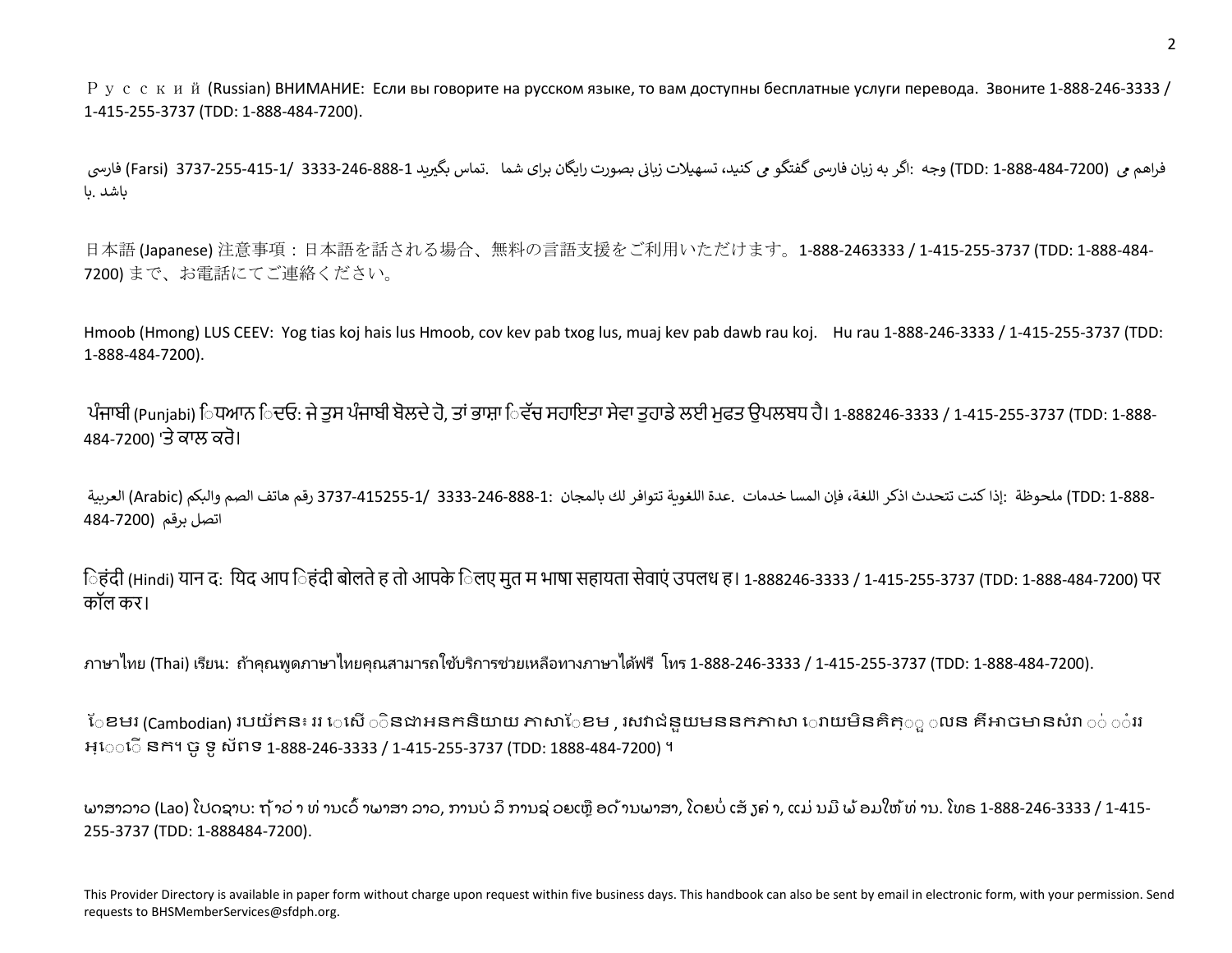The City and County of San Francisco uses Level of Care to determine what type of program a participant entering our system may need. Below are examples of the names used by our system and names that you may be familiar with as a client or service provider.

| <b>Treatment Title</b>                                                                         | <b>Common Name</b>                                    | <b>Level</b><br>of Care | <b>Description</b>                                                                                                                                                       |
|------------------------------------------------------------------------------------------------|-------------------------------------------------------|-------------------------|--------------------------------------------------------------------------------------------------------------------------------------------------------------------------|
| <b>Adult Opioid Treatment</b><br><b>Programs &amp; Medication</b><br><b>Assisted Treatment</b> | Methadone/Suboxone<br>Program                         |                         | Daily or several times weekly opioid replacement medication and<br>counseling available.                                                                                 |
| <b>Outpatient Services</b>                                                                     | Day Treatment Program                                 | $\mathbf{1}$            | Treatment services less than 9 hours a week for adults and less than 6<br>hours a week for adolescents.                                                                  |
| <b>Intensive Outpatient Services</b>                                                           | Adult Day Rehabilitative /<br>Day Treatment Intensive | 2.1                     | Treatment services of more than 9 hours a week for adults and more<br>than 6 hours a week for adolescents. Can include groups, individual,<br>and peer-to-peer services. |
| <b>Residential Treatment</b><br>Services                                                       | <b>Residential Services</b>                           | 3.1, 3.3,<br>3.5        | 24-hour care with trained counselors                                                                                                                                     |
| <b>Withdrawal Management</b><br><b>Services</b>                                                | <b>Residential Detox</b>                              | 3.2                     | 24-hour nursing care and daily physician care for the management of<br>withdrawing from alcohol, opioids, etc.                                                           |
| <b>Residential Step-Down</b>                                                                   | Sober Living                                          | N/A                     | Stabilization program works with clients once they transition out of a<br>residential program and are concurrently enrolled in Intensive<br><b>Outpatient Service</b>    |
| <b>Other Substance Use Services</b>                                                            |                                                       | N/A                     |                                                                                                                                                                          |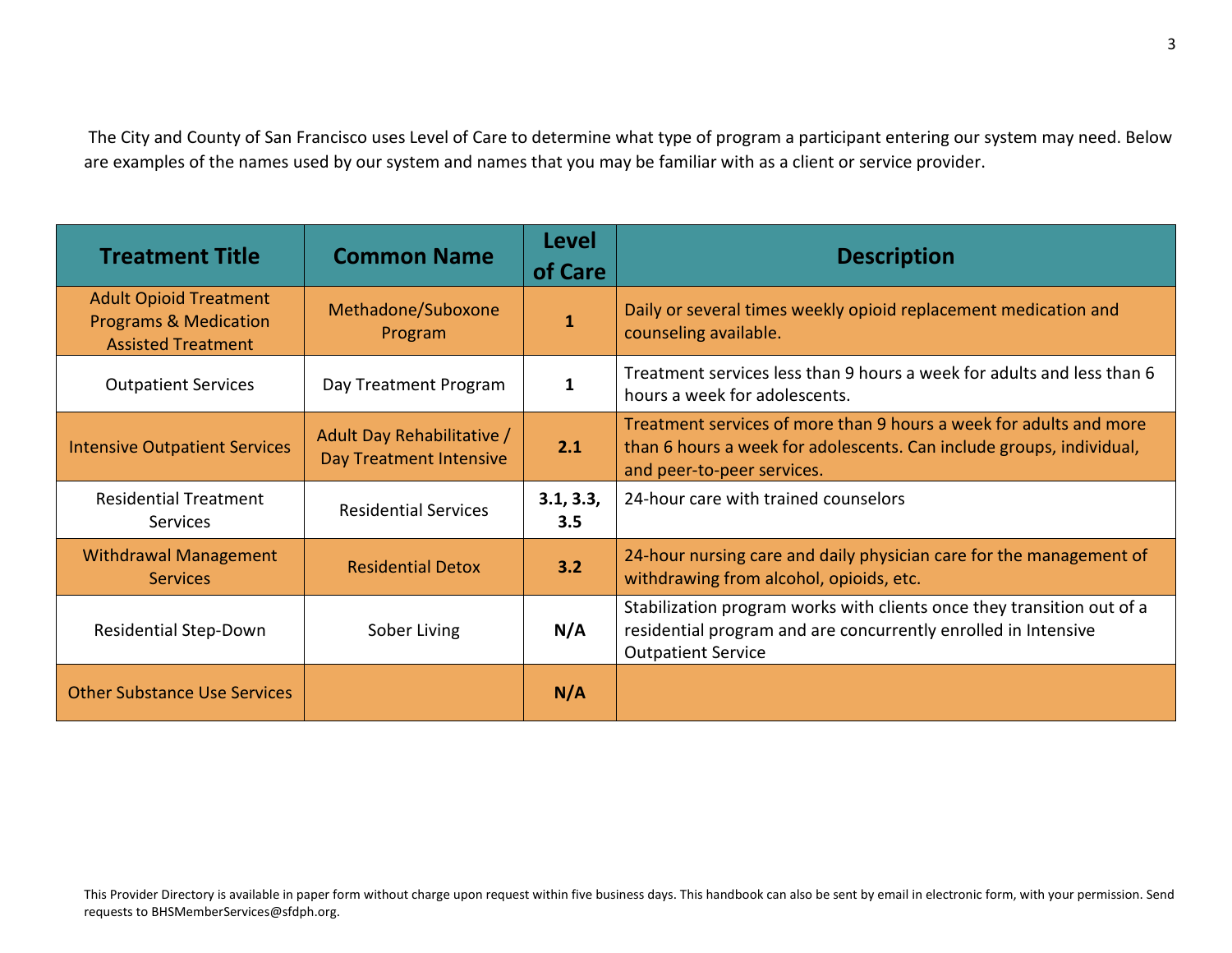| <b>Substance Use Disorder (SUD) Treatment Network</b>                                   |                                                           |                                                           |  |
|-----------------------------------------------------------------------------------------|-----------------------------------------------------------|-----------------------------------------------------------|--|
| Adult Older Adult Narcotic Treatment Programs & Medication Assisted Treatment (Level 1) |                                                           |                                                           |  |
| Name:                                                                                   | Website:                                                  |                                                           |  |
| <b>BAART Market</b>                                                                     |                                                           | https://baartprograms.com/baart-market/                   |  |
| Methadone Maintenance                                                                   |                                                           |                                                           |  |
| <b>Address:</b>                                                                         | Phone:                                                    | <b>Dosing/Other Services Hours:</b>                       |  |
| 1111 Market Street, 1st Floor                                                           | (415) 863-3883                                            | Monday-Friday: 6:00 am - 2:00 pm, Saturday-Sunday: 8:00   |  |
| San Francisco, CA 94103                                                                 |                                                           | am - 12:00 pm, Holidays: 8:00 am - 12:00 pm               |  |
| Languages Available (other than English): Tagalog, Spanish, Japanese, Hindi,            |                                                           | Accommodations for people with physical disabilities? Yes |  |
| Acholi                                                                                  |                                                           |                                                           |  |
| <b>Special populations served:</b>                                                      |                                                           | <b>Accepting new clients: Yes</b>                         |  |
|                                                                                         |                                                           |                                                           |  |
| Name:                                                                                   | Website:                                                  |                                                           |  |
| <b>BAART Turk</b>                                                                       |                                                           | https://baartprograms.com/baart-turk//                    |  |
| Methadone Maintenance                                                                   |                                                           |                                                           |  |
| <b>Address:</b>                                                                         | Phone:                                                    | <b>Dosing/Other Services Hours:</b>                       |  |
| 433 Turk Street                                                                         | (415) 928-7800                                            | Monday-Friday: 7:00 am - 2:30 pm, Saturday-Sunday: 8:00   |  |
| San Francisco, CA 94102                                                                 |                                                           | am - 12:00 pm, Holidays: 9:00 am - 12:00 pm               |  |
| Languages Available (other than English): Tagalog, Spanish, Ukrainian                   |                                                           | Accommodations for people with physical disabilities? Yes |  |
| <b>Special populations served:</b>                                                      |                                                           | <b>Accepting new clients: Yes</b>                         |  |
|                                                                                         |                                                           |                                                           |  |
| Name:                                                                                   | Website:                                                  |                                                           |  |
| <b>BAART FACET Program</b>                                                              | https://baartprograms.com/baart-turk/                     |                                                           |  |
| Methadone Maintenance                                                                   |                                                           |                                                           |  |
| <b>Address:</b>                                                                         | Phone:                                                    | <b>Dosing/Other Services Hours:</b>                       |  |
| 433 Turk Street                                                                         | (415) 928-7800                                            | Monday-Friday: 7:00 am - 2:30 pm, Saturday-Sunday: 8:00   |  |
| San Francisco, CA 94102                                                                 |                                                           | am - 12:00 pm, Holidays: 9:00 am - 12:00 pm               |  |
| Languages Available (other than English): Tagalog, Spanish, Ukrainian                   | Accommodations for people with physical disabilities? Yes |                                                           |  |

4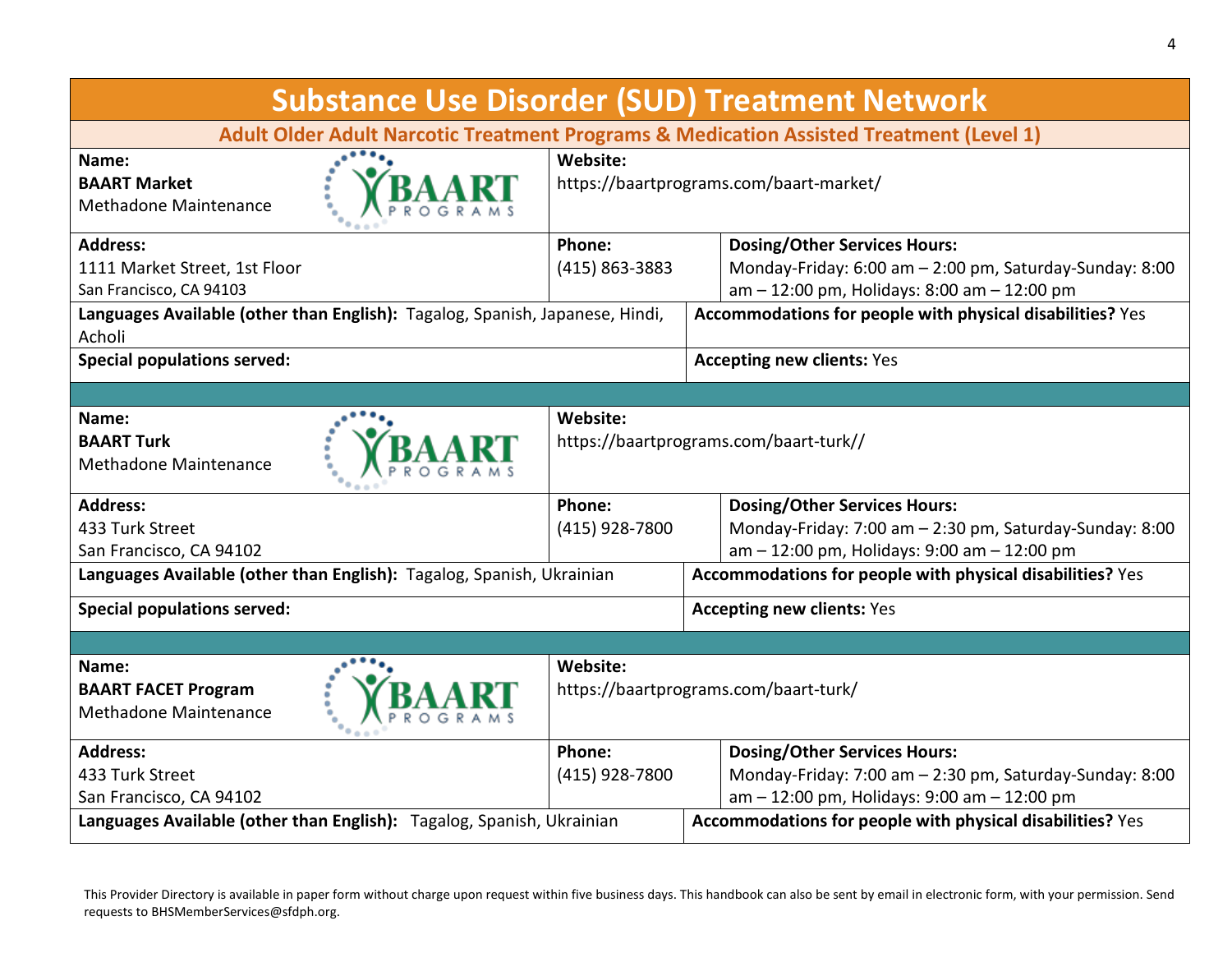| Special populations served: Pregnant women                            | <b>Accepting new clients: Yes</b> |                                                                    |  |  |
|-----------------------------------------------------------------------|-----------------------------------|--------------------------------------------------------------------|--|--|
|                                                                       |                                   |                                                                    |  |  |
| Name:                                                                 | Website:                          |                                                                    |  |  |
| <b>Bayview Hunters Point</b><br>BAYVIEW HUNTERS POINT FOUNDATION      | https://bayviewci.org/            |                                                                    |  |  |
| <b>Foundation</b><br>for Community Improvement                        |                                   |                                                                    |  |  |
| Methadone                                                             |                                   |                                                                    |  |  |
| Maintenance                                                           |                                   |                                                                    |  |  |
| <b>Address:</b><br>1625 Carroll Street                                | Phone:                            | <b>Dosing/Other Services Hours:</b>                                |  |  |
| San Francisco, CA 94124                                               | (415) 822-8200                    | Monday-Sunday: 6:15 am - 11:00 am, Holidays: 7:00 am -<br>10:00 am |  |  |
| Languages Available (other than English): Tagalog                     |                                   | Accommodations for people with physical disabilities? Yes          |  |  |
|                                                                       |                                   |                                                                    |  |  |
|                                                                       |                                   | <b>Accepting new clients: Yes</b>                                  |  |  |
|                                                                       |                                   |                                                                    |  |  |
| Name:                                                                 | Website:                          |                                                                    |  |  |
| UCQE<br><b>DSAAM OTOP</b>                                             |                                   | http://psych.ucsf.edu/zsfg/saam                                    |  |  |
| Methadone Maintenance                                                 |                                   |                                                                    |  |  |
| <b>Address:</b>                                                       | Phone:                            | Dosing/Other Services Hours: Monday-Friday: 6:45 am -              |  |  |
| 1001 Potrero Avenue                                                   | (415) 206-8412                    | 11:00 am, Saturday-Sunday: 7:30 am - 11:00 am and 12:30            |  |  |
| Building 90, Ward 93 San Francisco, CA 94110                          |                                   | $-2:00$ pm, Holidays: 7:30 am $-11:30$ am and $12:30 - 2:00$       |  |  |
|                                                                       |                                   | pm                                                                 |  |  |
| Languages Available (other than English): German, Spanish, Tagalog,   |                                   | Accommodations for people with physical disabilities? Yes          |  |  |
| <b>Bosnian</b>                                                        |                                   | <b>Accepting new clients: Yes</b>                                  |  |  |
|                                                                       |                                   |                                                                    |  |  |
| Name:                                                                 | <b>Website:</b>                   |                                                                    |  |  |
| UCer<br><b>DSAAM</b>                                                  |                                   | http://psych.ucsf.edu/zsfg/saam                                    |  |  |
| Methadone (mobile) Vans                                               |                                   |                                                                    |  |  |
| <b>Address:</b>                                                       | Phone:                            | <b>Dosing/Other Services Hours:</b>                                |  |  |
| (415) 206-8412<br>Bayview Van: 1676 Newcomb Avenue, San Francisco, CA |                                   | Monday-Friday: 7:00 am - 9:00 am and 10:30 am -                    |  |  |
| 94124                                                                 |                                   | 12:30 pm, Saturday-Sunday and Holidays: Closed                     |  |  |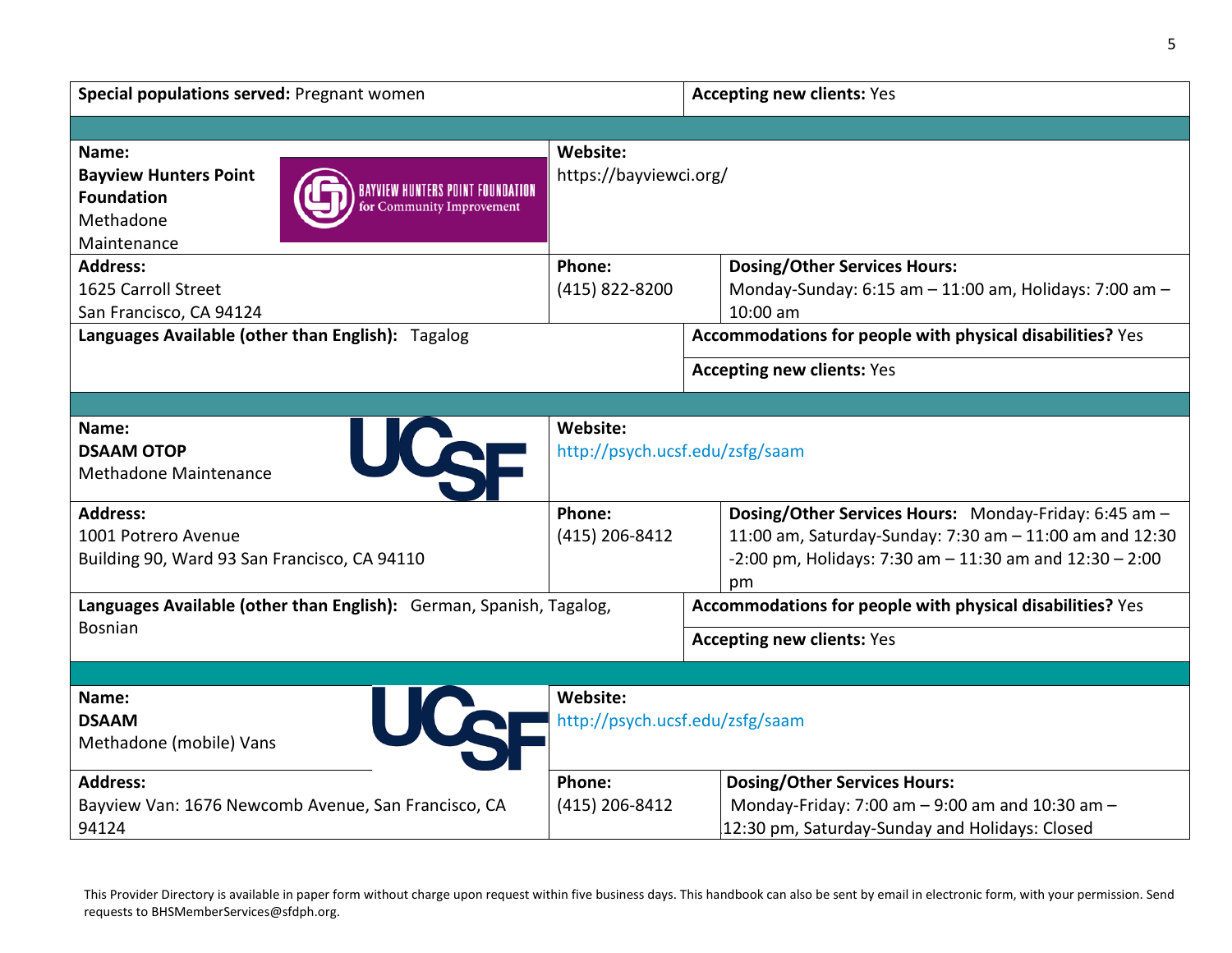|                                                  | Sunnydale Van: 141 Leland, San Francisco, CA 94134                  |                                                           |                                                           |
|--------------------------------------------------|---------------------------------------------------------------------|-----------------------------------------------------------|-----------------------------------------------------------|
| Languages Available (other than English): German |                                                                     | Accommodations for people with physical disabilities? Yes |                                                           |
|                                                  |                                                                     |                                                           | <b>Accepting new clients: Yes</b>                         |
|                                                  |                                                                     |                                                           |                                                           |
|                                                  |                                                                     | Website:                                                  |                                                           |
| Name:<br>Fort Help Bryant                        | <b>ELDORADO</b>                                                     |                                                           | http://www.americanhealthservices.org/                    |
| Methadone                                        | <b>AHS</b>                                                          |                                                           |                                                           |
| Maintenance                                      | AMERICAN HEALTH SERVICES                                            |                                                           |                                                           |
| <b>Address:</b>                                  |                                                                     | Phone:                                                    | <b>Dosing/Other Services Hours:</b>                       |
| 915 Bryant Street                                |                                                                     | (415) 777-9953                                            | Monday-Friday: 6:45 am - 1:45 pm, Saturday-Sunday: 8:15   |
| San Francisco, CA 94103                          |                                                                     |                                                           | am - 11:15 am, Holidays: 8:15 am - 11:15 am               |
|                                                  | Languages Available (other than English): Spanish, Tagalog, Russian |                                                           | Accommodations for people with physical disabilities? Yes |
|                                                  |                                                                     |                                                           | <b>Accepting new clients: Yes</b>                         |
|                                                  |                                                                     |                                                           |                                                           |
|                                                  |                                                                     |                                                           |                                                           |
| Name:                                            | <b>ELDORADO</b>                                                     | Website:                                                  |                                                           |
| <b>Fort Help Mission</b><br>Methadone            | AHS                                                                 |                                                           | http://www.americanhealthservices.org/                    |
| Maintenance                                      | AMERICAN HEALTH SERVICES                                            |                                                           |                                                           |
| <b>Address:</b>                                  |                                                                     | Phone:                                                    | <b>Dosing/Other Services Hours:</b>                       |
| 1101 Capp Street                                 |                                                                     | (415) 821-1427                                            | Monday-Friday: 6:15 am - 1:45 pm, Saturday-Sunday: 7:00   |
| San Francisco, CA 94110                          |                                                                     |                                                           | am - 10:00 am, Holidays: 7:00 am - 10:00 am               |
|                                                  | Languages Available (other than English): Spanish, Tagalog, Russian |                                                           | Accommodations for people with physical disabilities? Yes |
|                                                  |                                                                     |                                                           | <b>Accepting new clients: Yes</b>                         |
|                                                  |                                                                     |                                                           |                                                           |
|                                                  |                                                                     |                                                           |                                                           |
| Name:                                            |                                                                     | Website:                                                  |                                                           |
| <b>Office-Based Buprenorphine</b>                | UCc                                                                 |                                                           | http://psych.ucsf.edu/zsfg/saam                           |
| <b>Induction Clinic (OBIC)</b>                   |                                                                     |                                                           |                                                           |
| <b>Address:</b>                                  |                                                                     | Phone:                                                    | <b>Dosing/Other Services Hours:</b>                       |
|                                                  |                                                                     |                                                           |                                                           |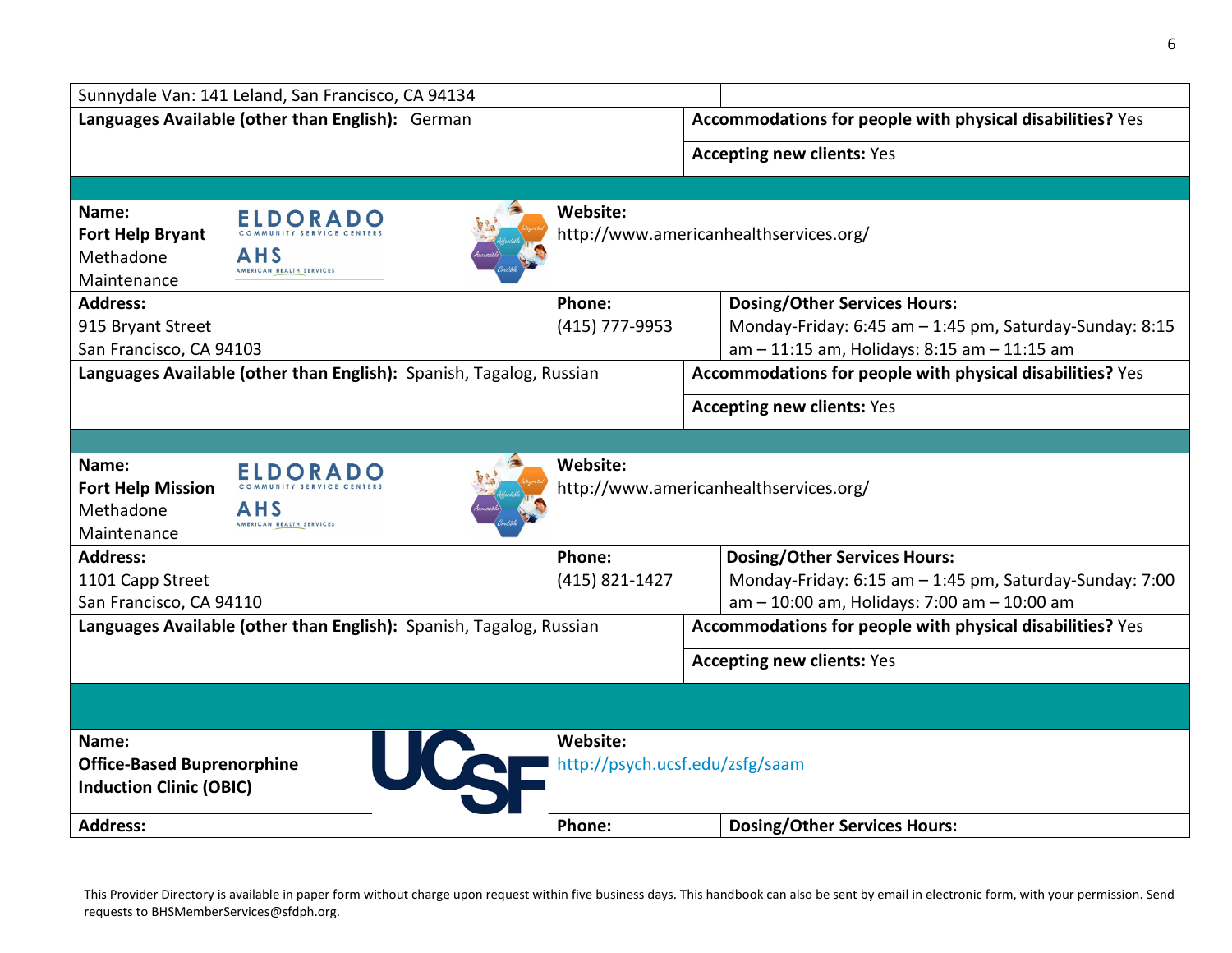| 1380 Howard St., 2nd Floor                        | (415) 552-6242 | Monday-Friday: 8:30 am -12:00 pm and 1:00 pm - 3:30 pm,   |
|---------------------------------------------------|----------------|-----------------------------------------------------------|
| San Francisco, CA 94103                           |                | Saturday-Sunday and Holidays: Closed                      |
| Languages Available (other than English): Spanish |                | Accommodations for people with physical disabilities? Yes |
|                                                   |                | <b>Accepting new clients: Yes</b>                         |
|                                                   |                |                                                           |
|                                                   |                |                                                           |
| Name:<br><b>WESTSIDE</b>                          | Website:       |                                                           |
| Westside                                          |                | http://www.westside-health.org/                           |
| Methadone Maintenance<br><b>COMMUNIT</b>          |                |                                                           |
| <b>Address:</b>                                   | Phone:         | <b>Dosing/Other Services Hours:</b>                       |
| 1301 Pierce St                                    | (415) 563-8200 | Monday-Friday: 6:15 am - 11:00 am and 11:30 am - 1:45     |
| San Francisco, CA 94115                           |                | pm, Saturday-Sunday and Holidays: Temporarily Closed      |
| Languages Available (other than English): Spanish |                | Accommodations for people with physical disabilities? Yes |
|                                                   |                | <b>Accepting new clients: Yes</b>                         |
|                                                   |                |                                                           |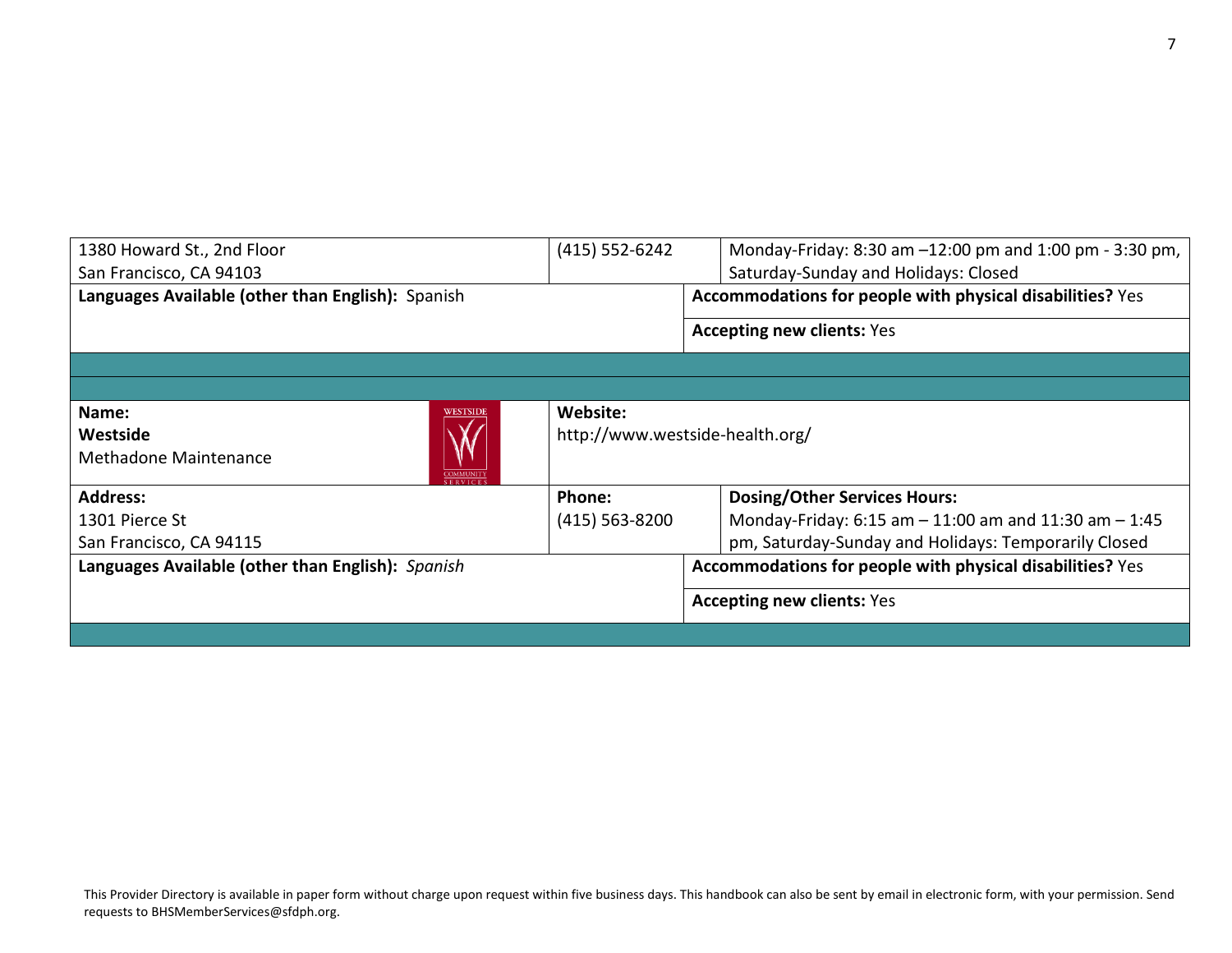| Adult/Older Adult Outpatient/ Intensive Outpatient Treatment Programs (Level 1, 2.1)                                                                          |                                    |                                                           |  |
|---------------------------------------------------------------------------------------------------------------------------------------------------------------|------------------------------------|-----------------------------------------------------------|--|
|                                                                                                                                                               |                                    |                                                           |  |
| Name:<br>UC <sub>SF</sub> Alliance<br><b>Alliance Health Project</b><br>Health<br>Project                                                                     | Website:                           | https://ucsf-ahp.org                                      |  |
| <b>Address:</b><br>1930 Market St,<br>San Francisco, CA 94102                                                                                                 | Phone:<br>(415) 476-3902           |                                                           |  |
| Languages Available (other than English): Spanish                                                                                                             |                                    | Accommodations for people with physical disabilities? Yes |  |
|                                                                                                                                                               |                                    | <b>Accepting new clients: Yes</b>                         |  |
|                                                                                                                                                               |                                    |                                                           |  |
| <b>Name: Bayview Hunters</b><br><b>Point Foundation</b><br><b>BAYVIEW HUNTERS POINT FOUNDATION</b><br>for Community Improvement<br><b>Outpatient Services</b> | Website:<br>https://bayviewci.org/ |                                                           |  |
| <b>Address:</b>                                                                                                                                               | Phone:                             |                                                           |  |
| 1625 Carroll Street<br>(415) 822-8200                                                                                                                         |                                    |                                                           |  |
| San Francisco, CA 94124                                                                                                                                       |                                    |                                                           |  |
| Languages Available (other than English): Tagalog                                                                                                             |                                    | Accommodations for people with physical disabilities? Yes |  |
|                                                                                                                                                               |                                    | Accepting new clients: Yes, actively taking referrals     |  |
|                                                                                                                                                               |                                    |                                                           |  |
| Name:<br><b>Curry Senior Center Outpatient</b><br>Curry<br>Senior<br><b>Center</b>                                                                            |                                    | Website:<br>http://www.curryseniorcenter.org/             |  |
| <b>Address:</b>                                                                                                                                               |                                    | Phone:                                                    |  |
| 333 Turk Street                                                                                                                                               |                                    | (415) 885-2274                                            |  |
| San Francisco, CA 94102                                                                                                                                       |                                    |                                                           |  |
| Languages Available (other than English): Cantonese, Vietnamese,                                                                                              |                                    | Accommodations for people with physical disabilities? Yes |  |
| Russian, Tagalog, Malaysian                                                                                                                                   |                                    | <b>Accepting new clients: Yes</b>                         |  |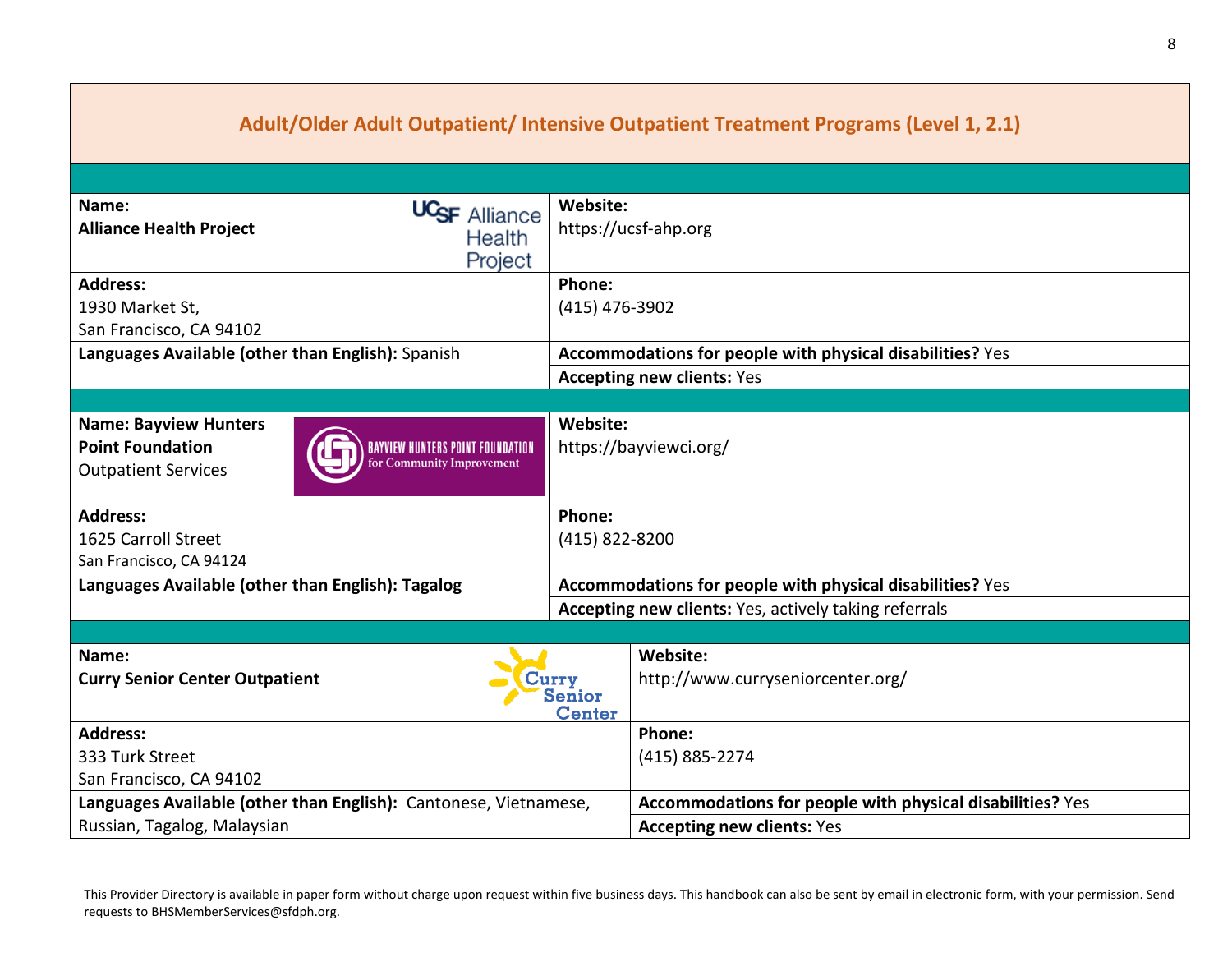| Name:<br>San Francisco                                        | Website:                                                  |
|---------------------------------------------------------------|-----------------------------------------------------------|
| <b>Drug Court Treatment</b><br><b>Health Network</b>          | http://www.sfdph.org                                      |
| Program                                                       |                                                           |
| CISCO DEDAPTMENT OF PHRUC HEALTH<br><b>Address:</b>           | Phone:                                                    |
| 555 Polk Street                                               | (415) 202-2810                                            |
| San Francisco, CA 94102                                       |                                                           |
|                                                               |                                                           |
| Languages Available (other than English): Spanish             | Accommodations for people with physical disabilities? Yes |
|                                                               | Accepting new clients: Yes, actively taking referrals     |
|                                                               |                                                           |
| Name: HealthRIGHT 360, Lee Woodward                           | Website:                                                  |
| <b>Counseling Center for Women (former AARS</b><br><b>nea</b> | https://www.healthright360.org/                           |
| Program)                                                      |                                                           |
|                                                               |                                                           |
| <b>Address:</b>                                               | Phone:                                                    |
| 1735 Mission Street, Suite 101 B                              | (415) 776-1001                                            |
| San Francisco, CA 94103                                       |                                                           |
| Languages Available (other than English): Spanish, Turkish    | Accommodations for people with physical disabilities? Yes |
|                                                               | <b>Accepting new clients: Yes</b>                         |
|                                                               |                                                           |
| Name: HealthRIGHT 360, Project ADAPT                          | Website:                                                  |
| (former AARS Program)                                         | https://www.healthright360.org/                           |
|                                                               |                                                           |
| <b>Address:</b>                                               | Phone:                                                    |
| 2020 Hayes Street                                             | $(415)$ 750-5125                                          |
| San Francisco, CA 94117                                       |                                                           |
|                                                               |                                                           |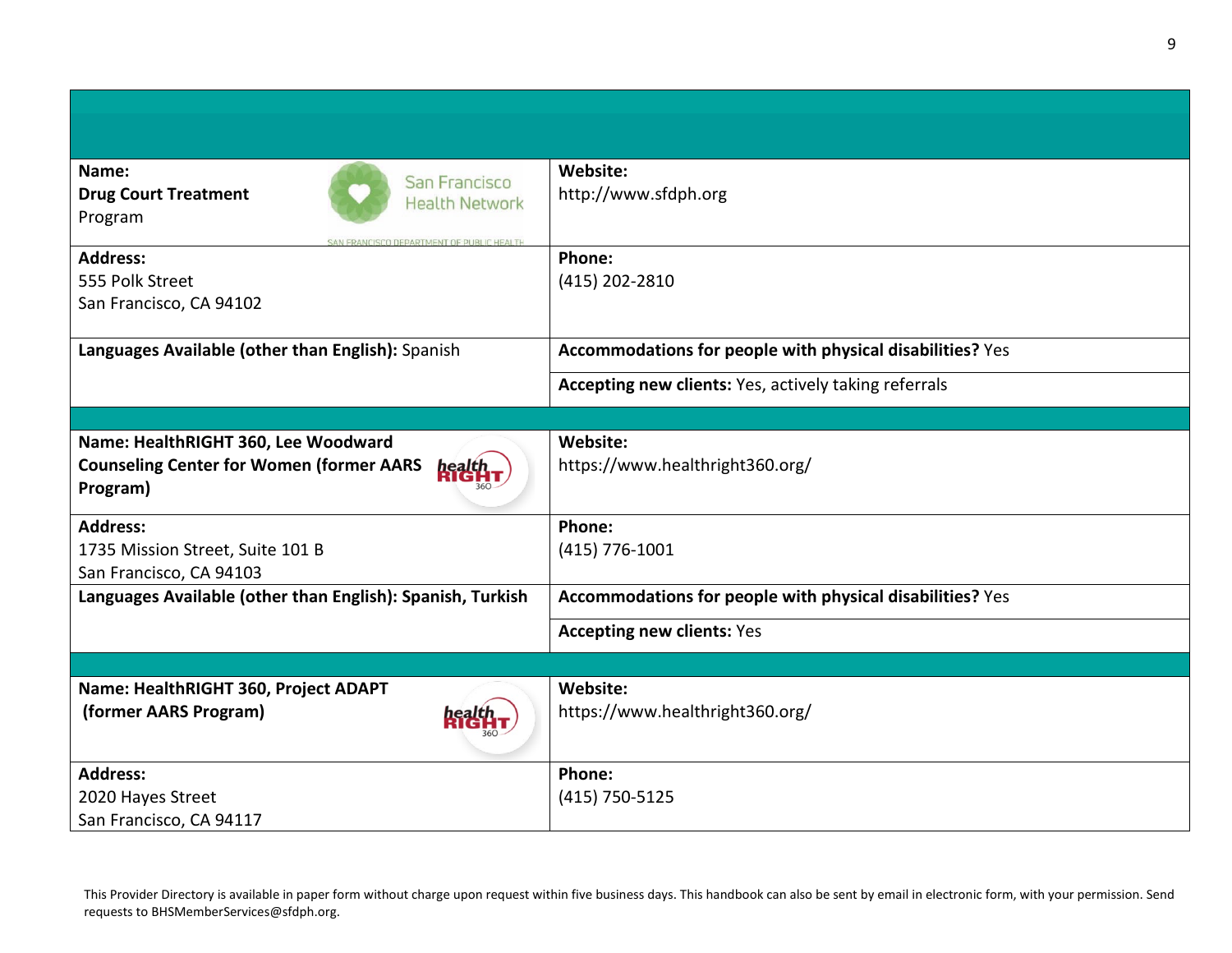| Languages Available (other than English): Cantonese,                                               | Accommodations for people with physical disabilities? Yes |  |
|----------------------------------------------------------------------------------------------------|-----------------------------------------------------------|--|
| <b>Mandarin</b>                                                                                    | <b>Accepting new clients: Yes</b>                         |  |
|                                                                                                    |                                                           |  |
| Name:<br><b>HealthRIGHT 360, African American Healing</b><br><b>health</b><br><b>Center (AAHC)</b> | Website:<br>https://www.healthright360.org/               |  |
| <b>Address:</b><br>1601 Donner Ave<br>San Francisco, CA 94124                                      | Phone:<br>(415) 685-4780                                  |  |
| Languages Available (other than English): Persian                                                  | Accommodations for people with physical disabilities? Yes |  |
|                                                                                                    | <b>Accepting new clients: Yes</b>                         |  |
| Name:<br><b>HealthRIGHT 360, Outpatient Treatment</b>                                              | Website:<br>https://www.healthright360.org/               |  |
| <b>Address:</b><br>1563 Mission Street, 3rd Floor<br>San Francisco, CA 94103                       | Phone:<br>$(415)$ 226-1775                                |  |
| Languages Available (other than English):                                                          | Accommodations for people with physical disabilities? Yes |  |
|                                                                                                    | <b>Accepting new clients: Yes</b>                         |  |
|                                                                                                    |                                                           |  |

| Name:                             | <b>Website:</b>                |
|-----------------------------------|--------------------------------|
| <b>Mission Council Outpatient</b> | http://www.missioncouncil.org/ |
|                                   |                                |
| <b>Address:</b>                   | <b>Phone:</b>                  |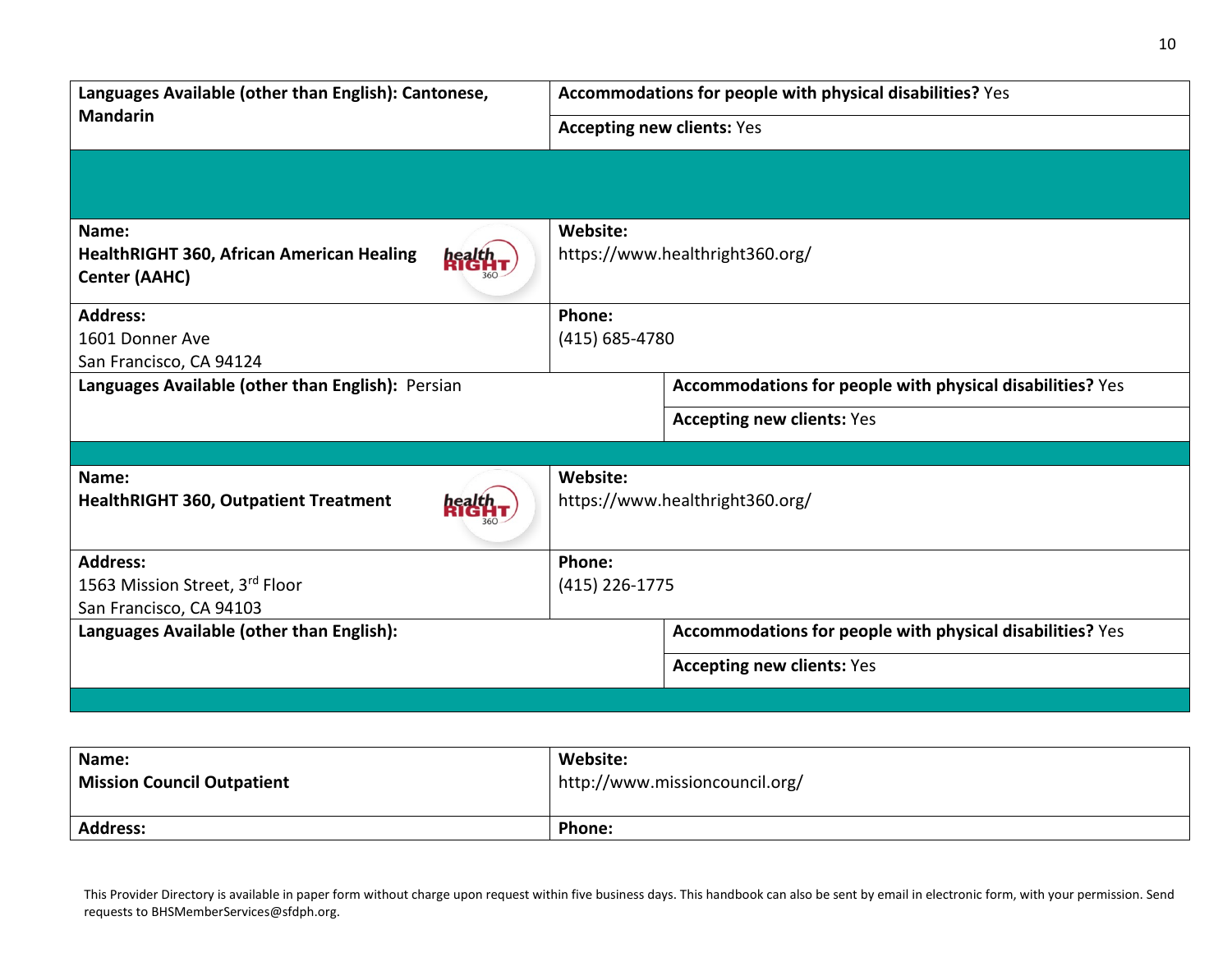| 154 A Capp Street<br>San Francisco, CA 94103                           | (415) 826-6767 |                                                                        |
|------------------------------------------------------------------------|----------------|------------------------------------------------------------------------|
| Languages Available (other than English): Spanish                      |                | Accommodations for people with physical disabilities? Yes              |
| Special populations serve Latino                                       |                | <b>Accepting new clients: Yes</b>                                      |
|                                                                        |                |                                                                        |
| Name:                                                                  | Website:       |                                                                        |
| <b>SFAF, Stonewall Project</b>                                         |                | http://sfaf.org/                                                       |
| <b>Address:</b>                                                        | Phone:         |                                                                        |
| 1035 Market Street                                                     |                | (415) 487-3100                                                         |
| San Francisco, CA 94103                                                |                |                                                                        |
| Languages Available (other than English): Mainly English, Spanish, and |                | Accommodations for people with physical disabilities? Yes              |
| Portuguese but have a 24 hours translation phone line                  |                |                                                                        |
| Special populations served: gay, bi, and trans men                     |                | <b>Accepting new clients: Yes</b>                                      |
|                                                                        |                |                                                                        |
| Name:                                                                  | Website:       |                                                                        |
| UCCF<br><b>UCSF, Citywide STOP</b>                                     |                | http://psych.ucsf.edu/zsfg/citywide                                    |
| <b>Address:</b>                                                        | Phone:         |                                                                        |
| 982 Mission Street                                                     |                | (415) 597-8038                                                         |
| San Francisco, CA 94103                                                |                |                                                                        |
| Languages Available (other than English):                              |                | Accommodations for people with physical disabilities? Yes              |
|                                                                        |                | Accepting new clients: Yes, if referred by Citywide or Sobering Center |
|                                                                        |                |                                                                        |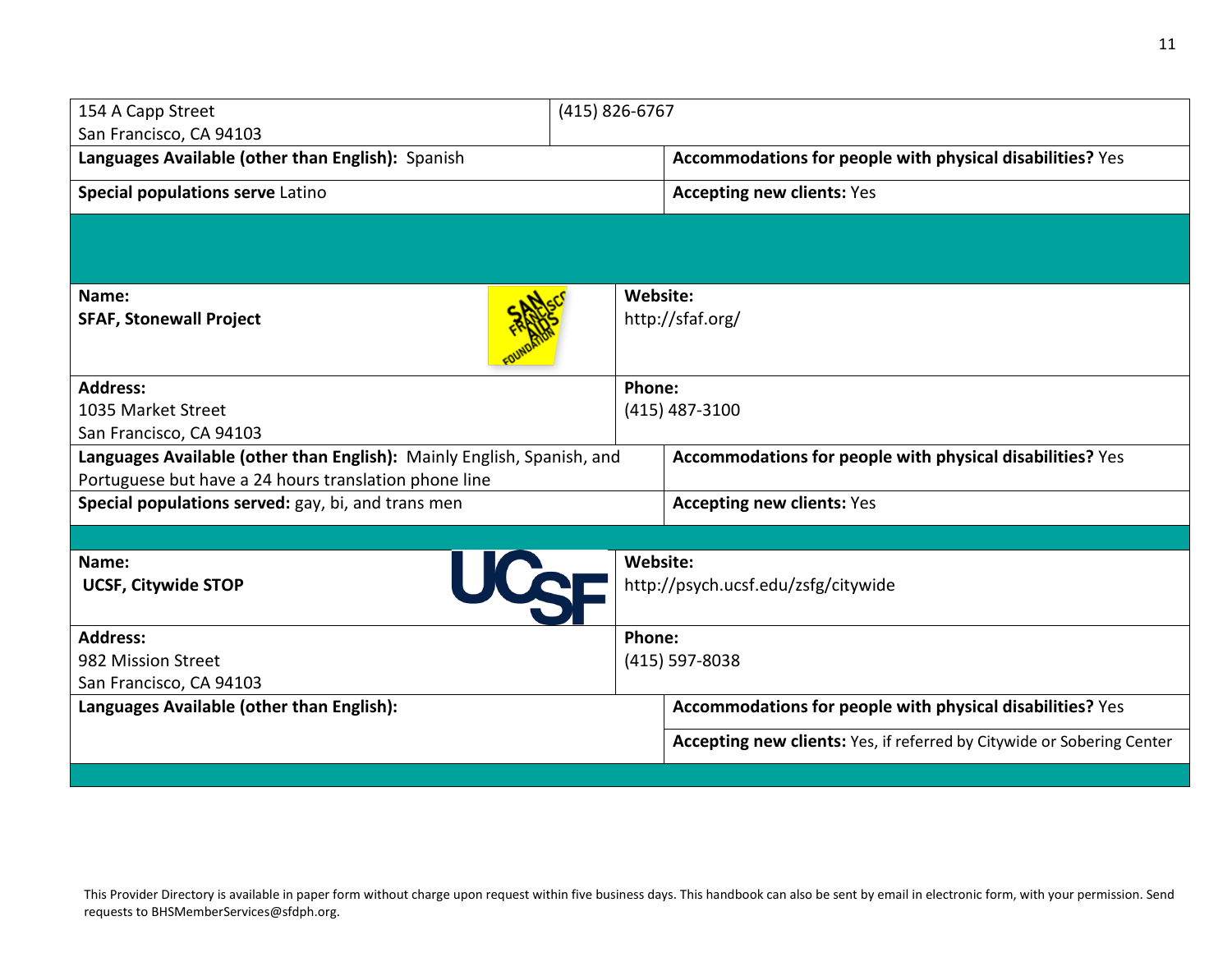| Adolescent/Youth Outpatient Treatment and Prevention (Level 1) |                                                           |  |  |
|----------------------------------------------------------------|-----------------------------------------------------------|--|--|
| Name:                                                          | Website:                                                  |  |  |
| 8<br><b>Horizons Unlimited</b><br><b>HORIZONS</b>              | http://www.horizons-sf.org/                               |  |  |
| <b>Address:</b>                                                | Phone:                                                    |  |  |
| 440 Potrero Avenue                                             | $(415)$ 487-6700                                          |  |  |
| San Francisco, CA 94110                                        |                                                           |  |  |
| Languages Available (other than English): Spanish              | Accommodations for people with physical disabilities? Yes |  |  |
|                                                                | <b>Accepting new clients: Yes</b>                         |  |  |
|                                                                |                                                           |  |  |

| (Detox) Inpatient Withdrawal Management Services (Level 3.2)                                                                                                                                     |                               |  |  |
|--------------------------------------------------------------------------------------------------------------------------------------------------------------------------------------------------|-------------------------------|--|--|
| Name:<br><b>Baker Places, Joe Healy Medical Detox</b>                                                                                                                                            | Website:<br>http://prcsf.org/ |  |  |
| <b>Address:</b><br>101 Gough Street & 120 Page Street<br>San Francisco, CA 94102                                                                                                                 | Phone:<br>(415) 864-4965      |  |  |
| Languages Available (other than English): Primary English but have<br>Accommodations for people with physical disabilities? Yes<br>interpreter services for other languages in 101 Gough Street. |                               |  |  |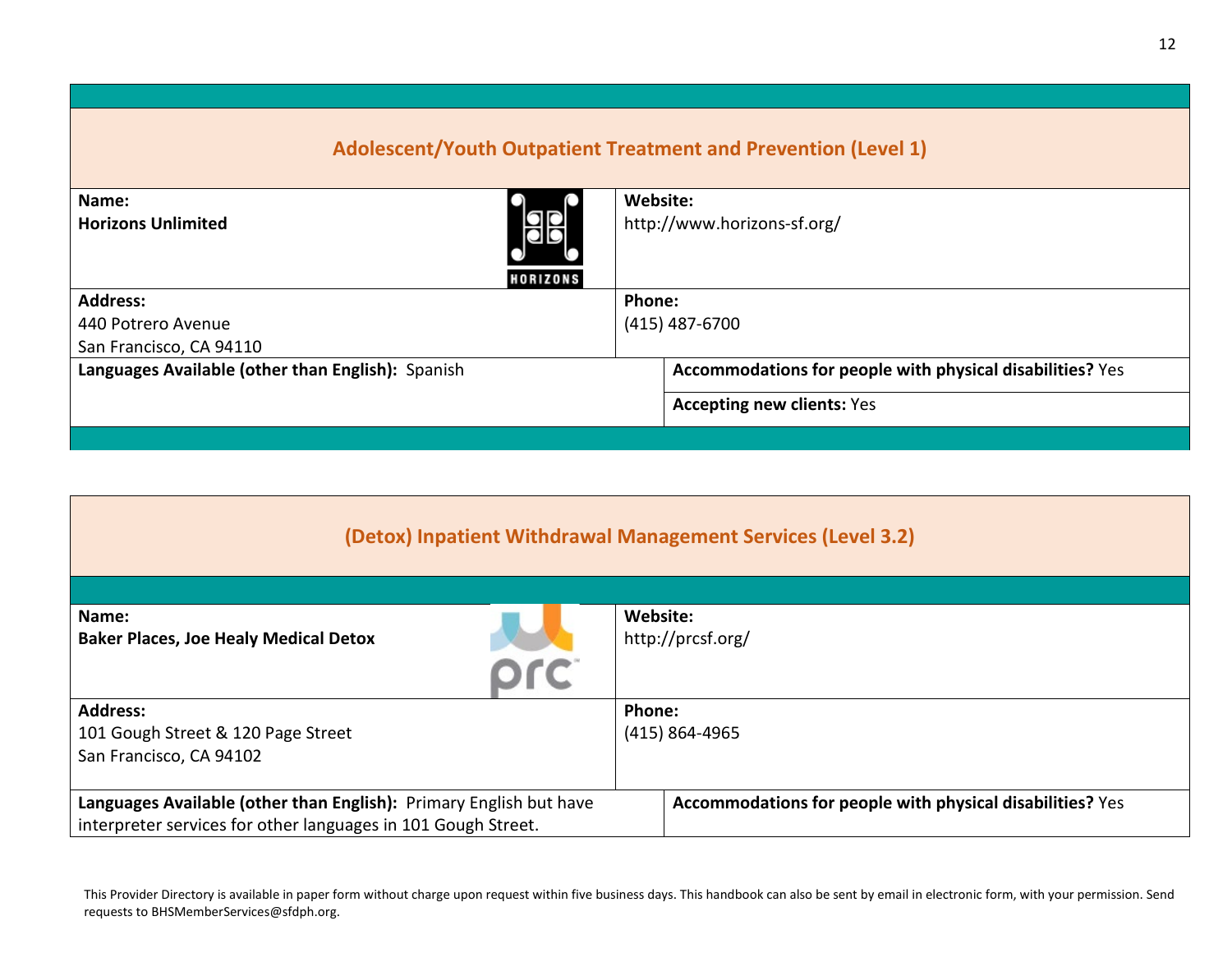| Spanish, Tagalog and Japanese in 120 Page Street                   |                                                           | <b>Accepting new clients: Yes</b>                         |  |
|--------------------------------------------------------------------|-----------------------------------------------------------|-----------------------------------------------------------|--|
|                                                                    |                                                           |                                                           |  |
| Name:<br><b>HealthRIGHT 360, Dual Recovery Program</b>             | Website:<br>https://www.healthright360.org/               |                                                           |  |
| <b>Address:</b><br>815 Buena Vista West<br>San Francisco, CA 94117 | Phone:<br>$(415) 554 - 4200$                              |                                                           |  |
| Languages Available (other than English):                          | Accommodations for people with physical disabilities? Yes |                                                           |  |
|                                                                    |                                                           | <b>Accepting new clients: Yes</b>                         |  |
|                                                                    |                                                           |                                                           |  |
| Name:<br>HealthRIGHT 360, Men's Residential Program                | Website:<br>https://www.healthright360.org/               |                                                           |  |
| <b>Address:</b>                                                    | Phone:                                                    |                                                           |  |
| 890 Hayes Street                                                   | $(415) 701 - 5100$                                        |                                                           |  |
| San Francisco, CA 94117                                            |                                                           |                                                           |  |
| Languages Available (other than English):                          |                                                           | Accommodations for people with physical disabilities? Yes |  |
|                                                                    |                                                           | <b>Accepting new clients: Yes</b>                         |  |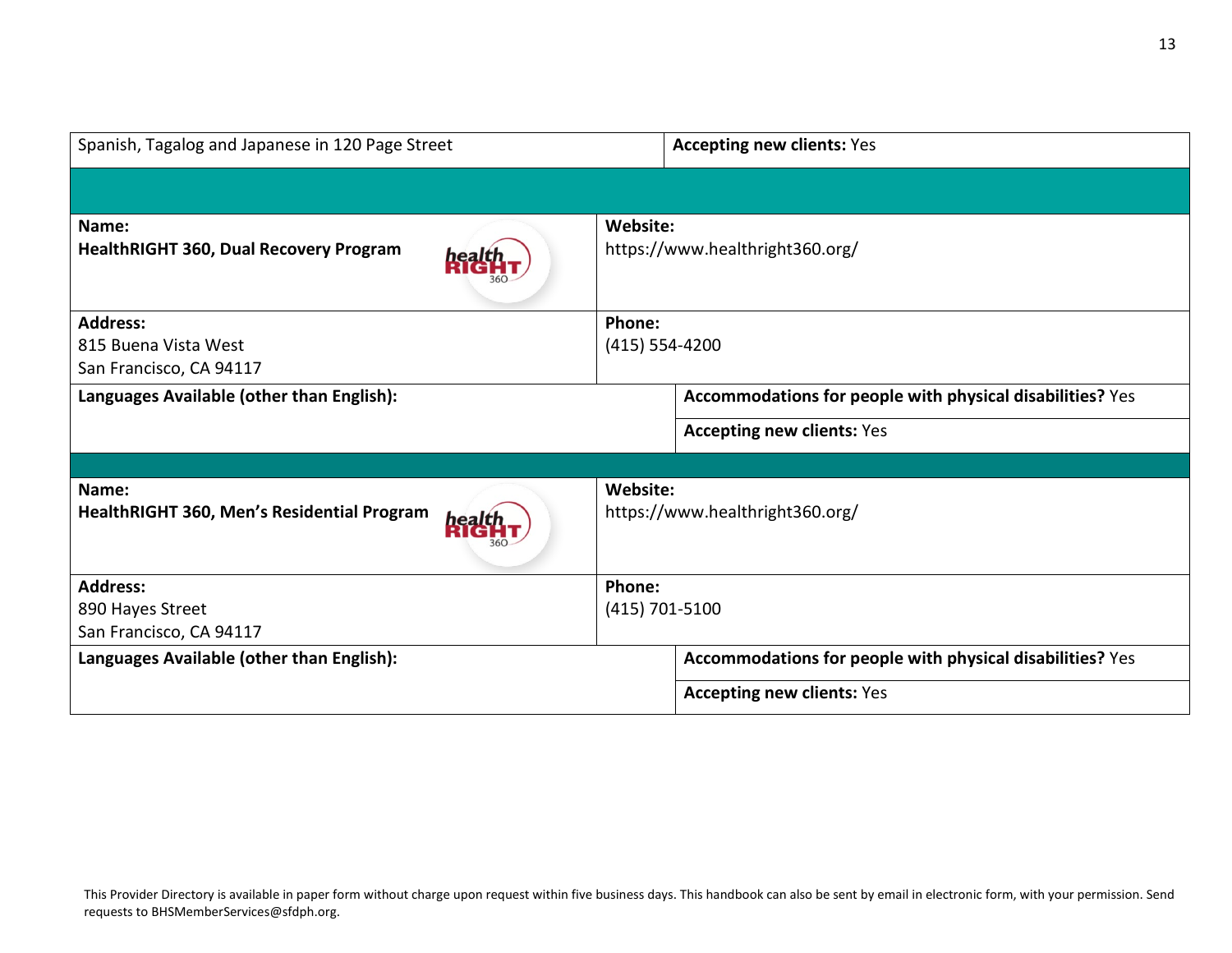| <b>Residential Treatment Services (Level 3.1, 3.3. 3.5)</b>               |                                                           |  |
|---------------------------------------------------------------------------|-----------------------------------------------------------|--|
| Name:<br><b>Baker Places, Acceptance Place</b>                            | Website:<br>http://prcsf.org/                             |  |
| <b>Address:</b><br>1326 4 <sup>th</sup> Avenue<br>San Francisco, CA 94122 | Phone:<br>(415) 682-2080                                  |  |
| Languages Available (other than English): Primary English but have        | Accommodations for people with physical disabilities? Yes |  |
| interpreter services for other languages                                  | <b>Accepting new clients: Yes</b>                         |  |
|                                                                           |                                                           |  |
| Name:<br><b>Friendship House</b><br><b>FRIENDSHIP</b><br><b>HOUSE</b>     | Website:<br>https://www.friendshiphousesf.org/            |  |
| <b>Address:</b><br>56 Julian Street<br>San Francisco, CA 94103            | Phone:<br>(415) 865-0964                                  |  |
| Languages Available (other than English):                                 | Accommodations for people with physical disabilities? Yes |  |
| Spanish and Navajo                                                        | <b>Accepting new clients: Yes</b>                         |  |
|                                                                           |                                                           |  |
| Name:<br><b>HealthRIGHT 360, Dual Recovery Program</b>                    | Website:<br>https://www.healthright360.org/               |  |
| <b>Address:</b>                                                           | Phone:                                                    |  |
| 815 Buena Vista West                                                      | $(415) 554 - 4200$                                        |  |
| San Francisco, CA 94117                                                   |                                                           |  |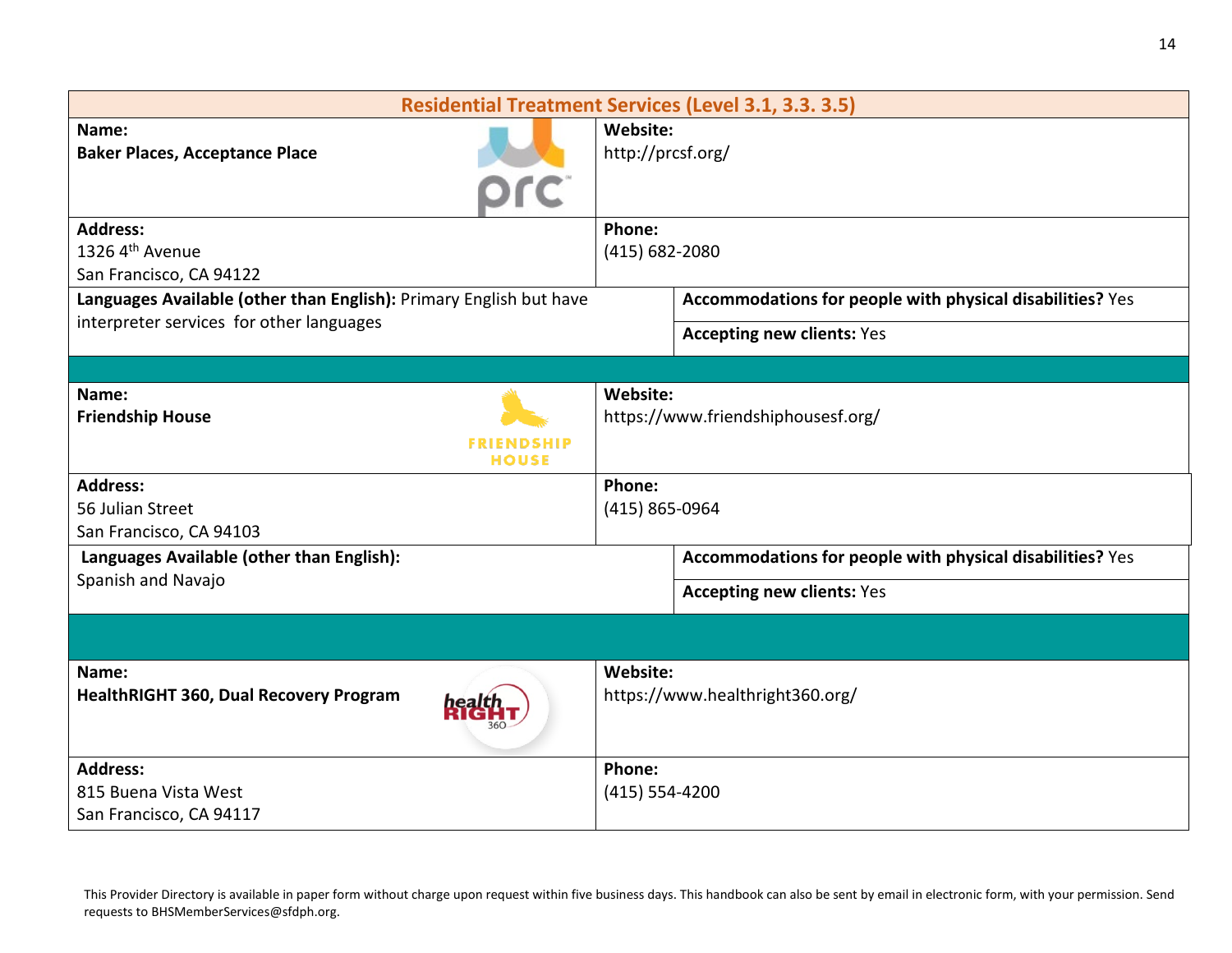| Languages Available (other than English):                           | Accommodations for people with physical disabilities? Yes |  |
|---------------------------------------------------------------------|-----------------------------------------------------------|--|
|                                                                     | <b>Accepting new clients: Yes</b>                         |  |
|                                                                     |                                                           |  |
| Name:<br>HealthRIGHT 360, Men's Residential Program<br><b>healt</b> | Website:<br>https://www.healthright360.org/               |  |
| <b>Address:</b>                                                     | Phone:                                                    |  |
| 890 Hayes Street                                                    | (415) 701-5100                                            |  |
| San Francisco, CA 94117                                             |                                                           |  |
| Languages Available (other than English):                           | Accommodations for people with physical disabilities? Yes |  |
|                                                                     | <b>Accepting new clients: Yes</b>                         |  |
|                                                                     |                                                           |  |
| Name:<br>HealthRIGHT 360, Women's Hope Residential                  | Website:<br>https://www.healthright360.org/               |  |
| <b>Address:</b>                                                     | Phone:                                                    |  |
| 1735 Mission Street                                                 | (415) 800-7534                                            |  |
| San Francisco, CA 94110                                             |                                                           |  |
| Languages Available (other than English):                           | Accommodations for people with physical disabilities? Yes |  |
|                                                                     | <b>Accepting new clients: Yes</b>                         |  |
|                                                                     |                                                           |  |
| Name:<br><b>Latino Commission, Casa</b><br>Aviva                    | Website:<br>https://www.thelatinocommission.org/          |  |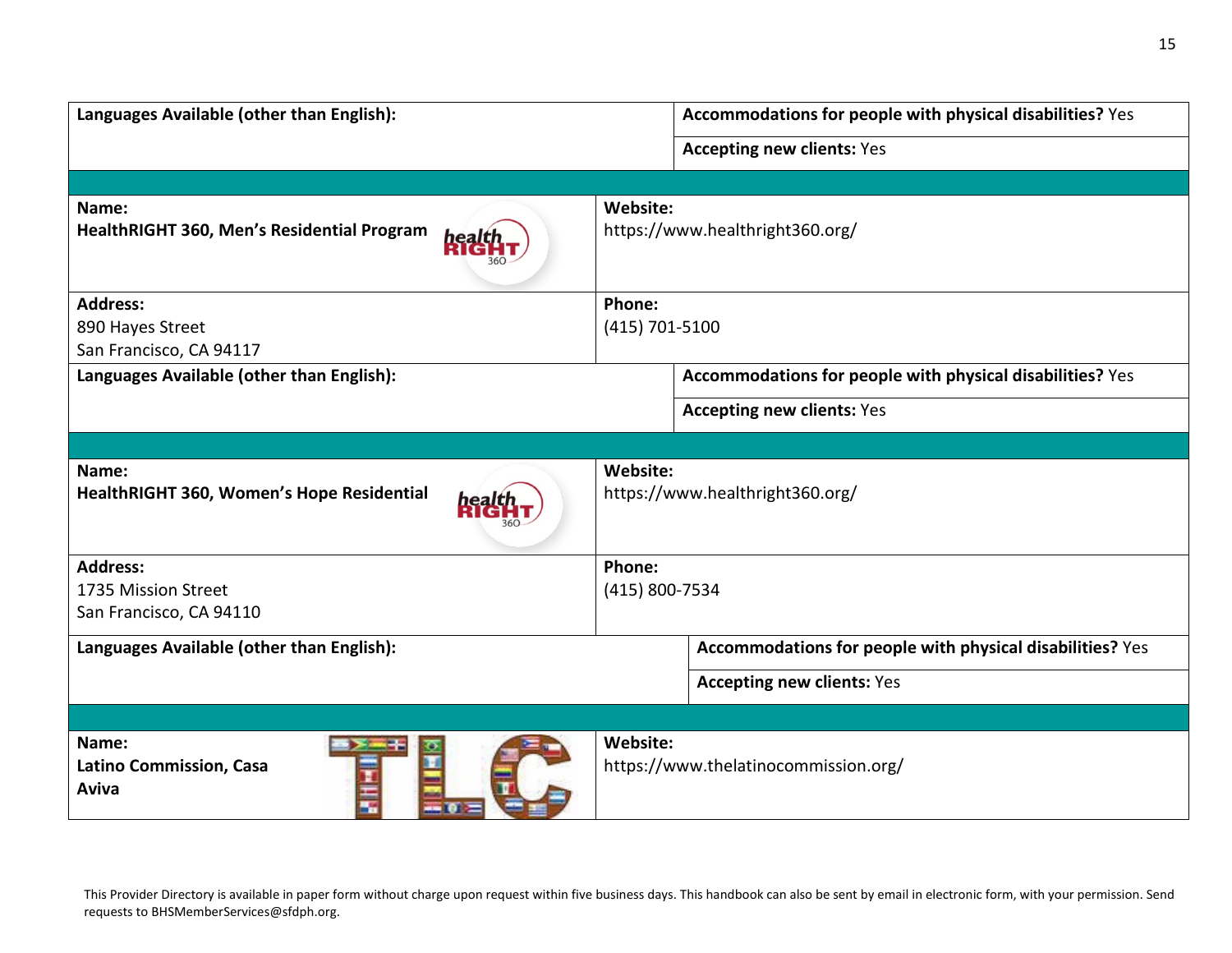| <b>Address:</b>                                                                     | Phone:                                           |                                                           |  |
|-------------------------------------------------------------------------------------|--------------------------------------------------|-----------------------------------------------------------|--|
| 1724 Bryant Street                                                                  |                                                  | (415) 558-9125                                            |  |
| San Francisco, CA 94110                                                             |                                                  |                                                           |  |
| Languages Available (other than English): Spanish, Tagalog                          |                                                  | Accommodations for people with physical disabilities? Yes |  |
| Special populations served: Latino/a                                                |                                                  | <b>Accepting new clients: Yes</b>                         |  |
|                                                                                     |                                                  |                                                           |  |
| Name:<br><b>Latino Commission, Casa</b><br>Quetzal                                  | Website:<br>https://www.thelatinocommission.org/ |                                                           |  |
| <b>Address:</b>                                                                     | Phone:                                           |                                                           |  |
| 635 Brunswick Street                                                                | (415)337-4065                                    |                                                           |  |
| San Francisco, CA 94115                                                             |                                                  |                                                           |  |
| Languages Available (other than English): Spanish                                   |                                                  | Accommodations for people with physical disabilities? Yes |  |
| Special populations served: Latino/a                                                |                                                  | <b>Accepting new clients: Yes</b>                         |  |
|                                                                                     |                                                  |                                                           |  |
| Name:<br><b>Mount Saint Joseph, Epiphany Center</b>                                 | Website:<br>http://www.theepiphanycenter.org/    |                                                           |  |
| <b>Address:</b>                                                                     | Phone:                                           |                                                           |  |
| 100 Masonic Avenue                                                                  | $(415)$ 567-8370                                 |                                                           |  |
| San Francisco, CA 94118                                                             |                                                  |                                                           |  |
| Languages Available (other than English): Spanish, Tagalog, Mandarin, French        |                                                  | Accommodations for people with physical disabilities? Yes |  |
| Special populations served: women, pregnant women, and women with small<br>children |                                                  | <b>Accepting new clients: Yes</b>                         |  |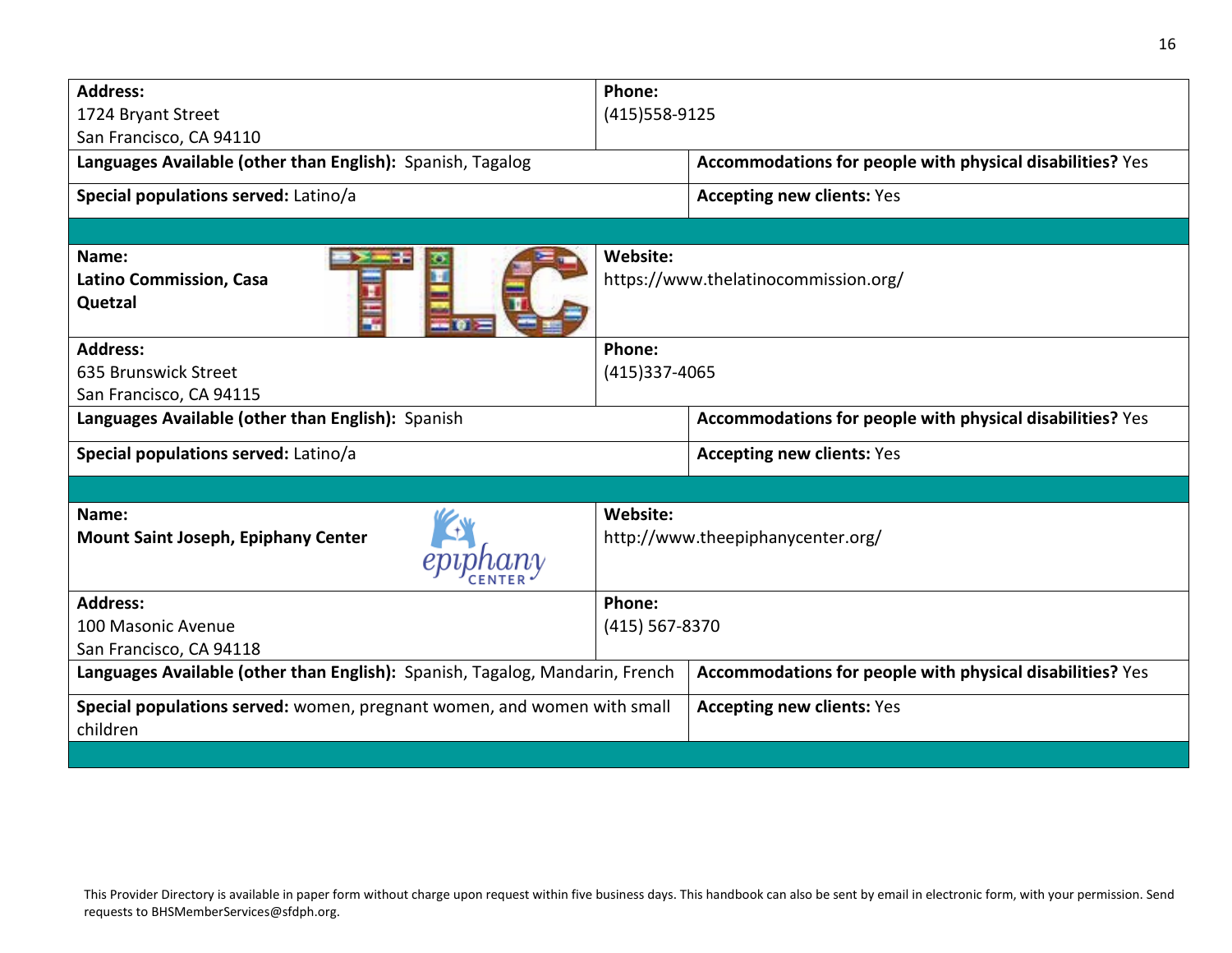| <b>Residential Step-Down Services</b>                                               |                                               |                                                           |  |
|-------------------------------------------------------------------------------------|-----------------------------------------------|-----------------------------------------------------------|--|
| Name:<br><b>Mount Saint Joseph, Broderick House</b><br><b>Residential Step-down</b> | Website:<br>http://www.theepiphanycenter.org/ |                                                           |  |
| <b>Address:</b><br>1615 Broderick Street<br>San Francisco, CA 94115                 | Phone:                                        | $(415)$ 409-6003                                          |  |
| Languages Available (other than English): Spanish                                   |                                               | Accommodations for people with physical disabilities? Yes |  |
| Special populations served: women, pregnant women, and women with small<br>children | <b>Accepting new clients: Yes</b>             |                                                           |  |
|                                                                                     |                                               |                                                           |  |
| Name:<br>HealthRIGHT 360, Men's Satellite<br>Step-down                              | Website:<br>https://www.healthright360.org/   |                                                           |  |
| <b>Address:</b><br>214 Haight Street<br>San Francisco, CA 94102                     | Phone:<br>(415) 554-1480                      |                                                           |  |
| Languages Available (other than English):                                           |                                               | Accommodations for people with physical disabilities? Yes |  |
|                                                                                     |                                               | <b>Accepting new clients: Yes</b>                         |  |
|                                                                                     |                                               |                                                           |  |
| Name:<br>HealthRIGHT 360, Women's Satellite<br>Step-down                            | Website:<br>https://www.healthright360.org/   |                                                           |  |
| <b>Address:</b>                                                                     | Phone:                                        |                                                           |  |
| 2024 Hayes Street<br>San Francisco, CA 94102                                        | (415) 750-5111                                |                                                           |  |
| Languages Available (other than English):                                           |                                               | Accommodations for people with physical disabilities? Yes |  |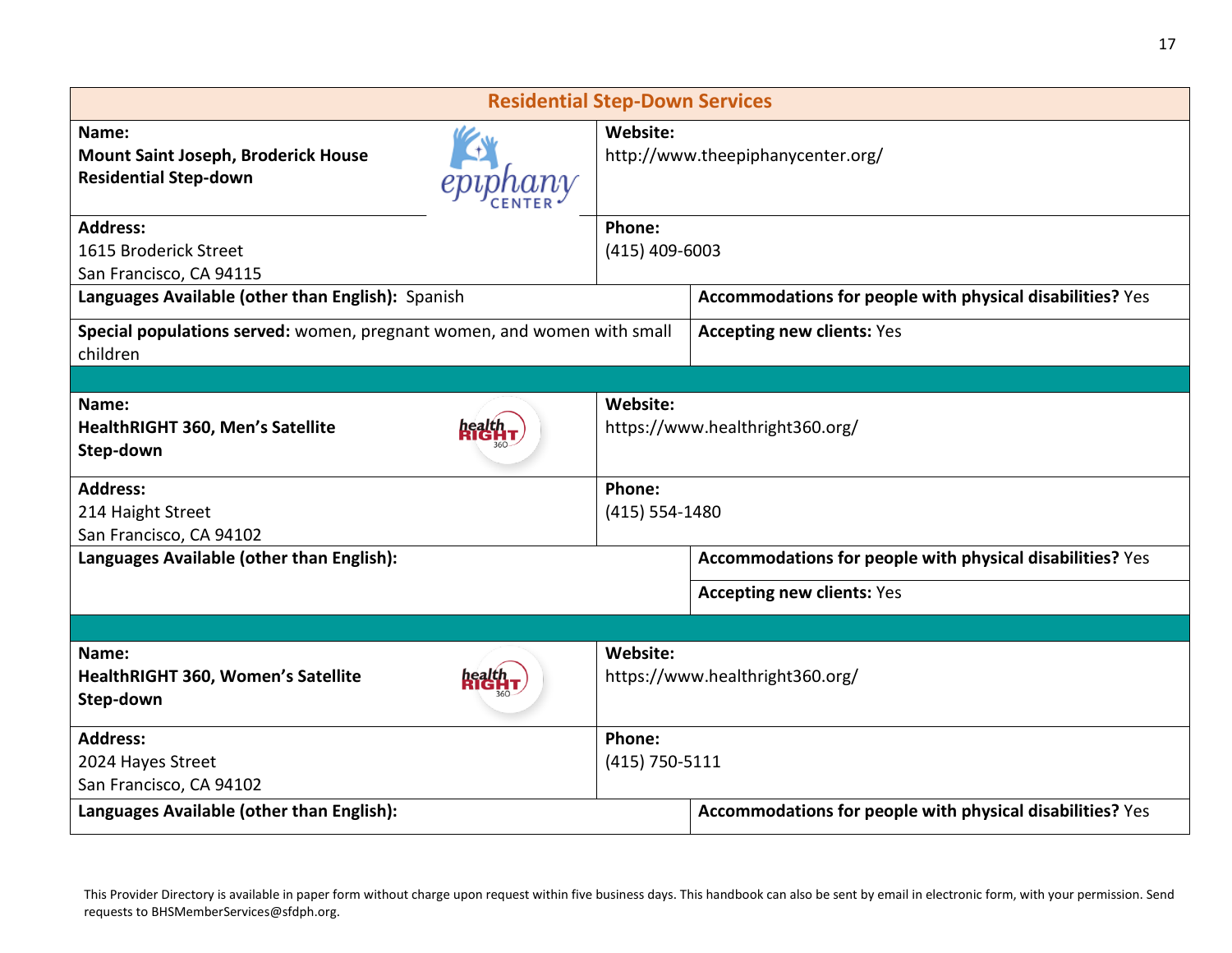|                                                                                                                                                                             |                              | <b>Accepting new clients: Yes</b>                         |
|-----------------------------------------------------------------------------------------------------------------------------------------------------------------------------|------------------------------|-----------------------------------------------------------|
|                                                                                                                                                                             |                              |                                                           |
| Name:<br>BAYVIEW HUNTERS POINT FOUNDATION<br><b>Bayview Hunter's Point</b><br>for Community Improvement<br><b>Foundation, Jelani Family</b><br><b>Residential Step-down</b> | Website:                     | https://bayviewci.org/                                    |
| <b>Address:</b><br>1638-40 Kirkwood Avenue<br>San Francisco, CA94124                                                                                                        | Phone:<br>$(415) 671 - 1165$ |                                                           |
| Languages Available (other than English): Spanish                                                                                                                           |                              | Accommodations for people with physical disabilities? Yes |
|                                                                                                                                                                             |                              | Accepting new clients: No?                                |
|                                                                                                                                                                             |                              |                                                           |
| Name:<br>Latino Commission, Casa Ollin<br>Ē                                                                                                                                 |                              | Website:<br>https://www.thelatinocommission.org           |
| <b>Address:</b><br>161 Margaret Ave.<br>San Francisco, CA 94112                                                                                                             |                              | Phone:<br>(650)244-1444                                   |
| Languages Available (other than English):                                                                                                                                   |                              | Accommodations for people with physical disabilities? Yes |
| Spanish                                                                                                                                                                     |                              | <b>Accepting new clients: Yes</b>                         |